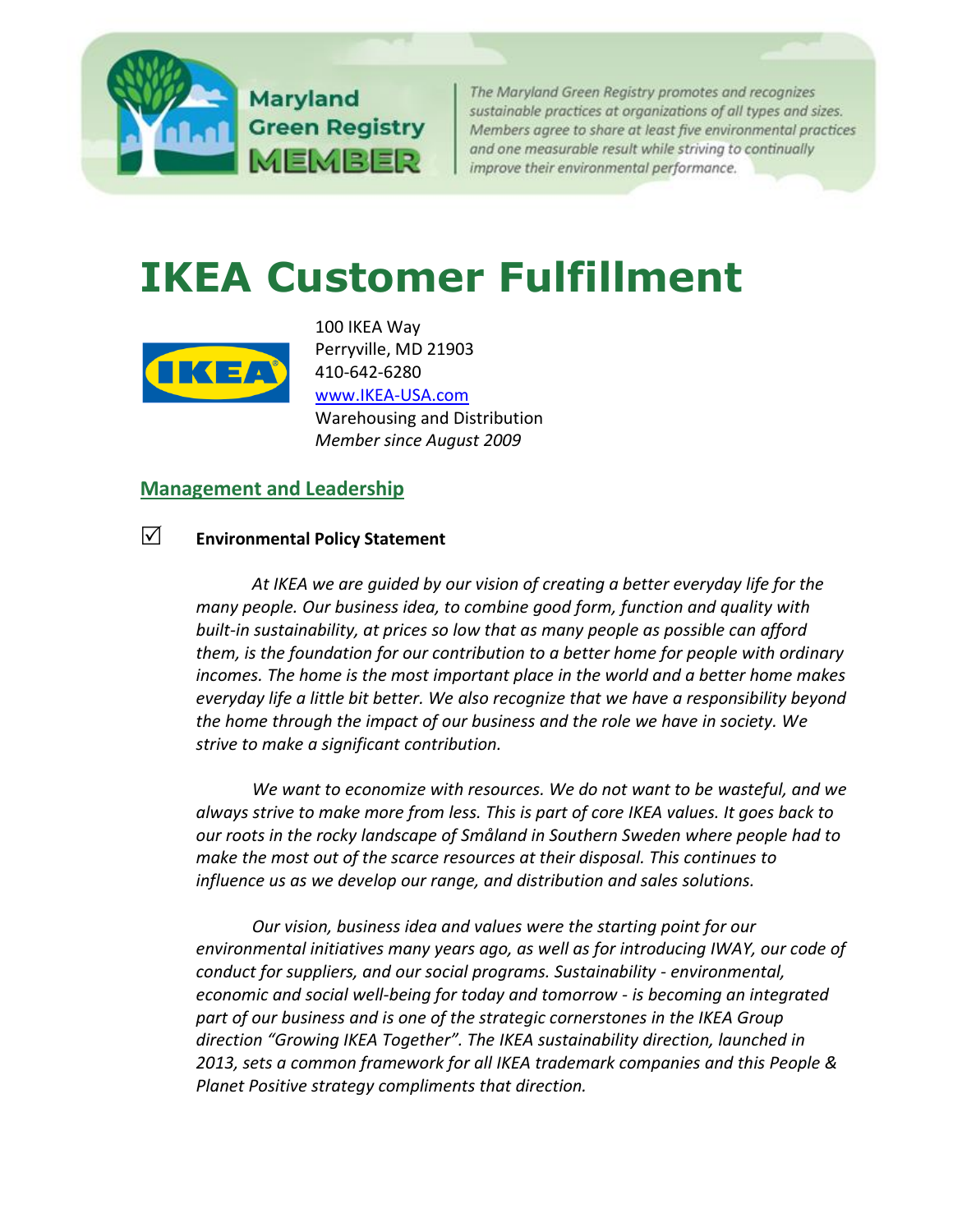## **Annual Environmental Goals**

#### *[IKEA Sustainability Report FY21](https://gbl-sc9u2-prd-cdn.azureedge.net/-/media/aboutikea/newsroom/publications/documents/ikea-sustainability-report-fy21.pdf?rev=d72d435b0c5d416f8dfcb2ec4fcb007a&hash=5F874B8EDF3CB1192824D8EB02AC0CBE)*

## **Environmentally Preferable Products and Services**

*We have taken a stand for fewer and safer chemicals. We have banned PVC from our products and lead in mirrors, dramatically reduced formaldehyde from lacquers and glues, and we never use optical brighteners in IKEA textiles. We are also making dramatic changes to some of the products we sell. We phased out incandescent bulbs in favor of more energy efficient compact fluorescents in 2010; we will now roll out LEDs in the same way – at the lowest prices.*

*IKEA has increased the share of recycled polyester in textile products from 59% to 83% in 2020. Along with, 98% of wood used for IKEA products is either Forest Stewardship Council certified (FSC) or recycled. All single-use plastic products have been removed from the IKEA home furnishing range globally since January 2020.*

## **Environmentally Preferable Purchasing**

*IWAY is our supplier code of conduct for responsibly procuring products, services, materials and components. It is a mandatory standard and sets clear expectations for environmental, social and working conditions, as well as animal welfare, for all suppliers and service providers that work with IKEA.*

## **Environmental Restoration or Community Environmental Projects**

*IKEA partnered with Perryville Middle School to plant 30 young trees on the campus. The beautification work came about through working with the Business Education Partnership Advisory Council and the American Forests nonprofit. [http://www.cecildaily.com/news/local\\_news/article\\_dc6af483-01ad-](http://www.cecildaily.com/news/local_news/article_dc6af483-01ad-541b-b58c-4a3b33df5de7.html)[541b-b58c-4a3b33df5de7.html](http://www.cecildaily.com/news/local_news/article_dc6af483-01ad-541b-b58c-4a3b33df5de7.html)*

*In 2017 we constructed and placed a bat roosting box overlooking our Perryville location. This bat roosting box helps replace lost or degraded habitat that has been contributing to the decline of bat populations throughout North America. Bats in Maryland that are likely to inhabit bat boxes include Little Brown Bats, Big Brown Bats, Northern Long-eared Bats, and Evening Bats.*

*In 2018 IKEA Perryville also constructed an osprey nest on our property. IKEA Perryville is 95 acres in size located at the headwaters of the Chesapeake Bay an area with abundant fish populations, a place perfect for osprey. The nest*  is intended for a single osprey family for one season. We were very lucky to have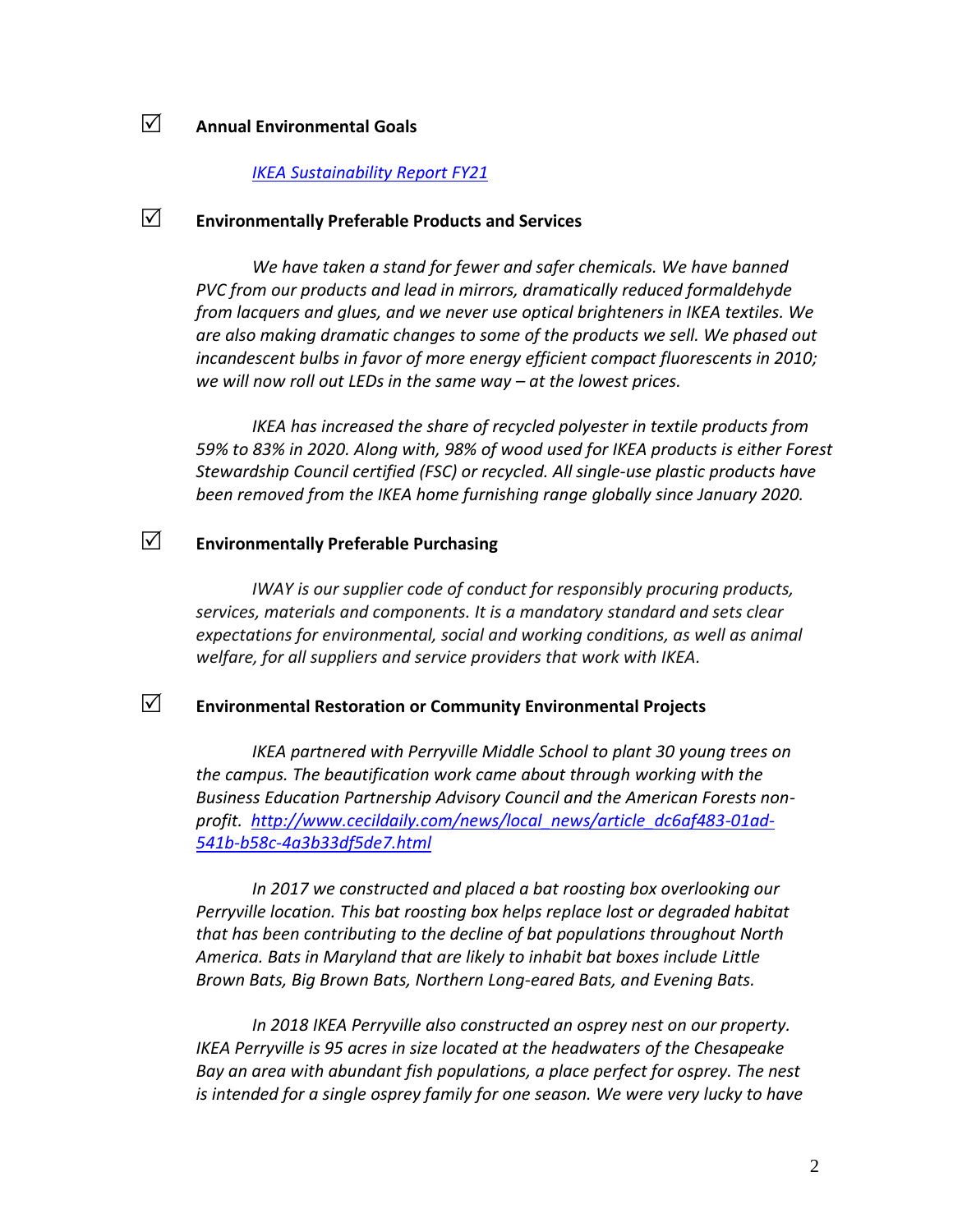*an osprey family use this nest as their home in 2021. Both projects aim to safeguard biodiversity surrounding our facility.* 

#### **[Waste](http://www.mde.state.md.us/marylandgreen/Pages/Waste.aspx)**

# **Solid Waste Reduction and Reuse**

*In 2014 we began using silverware and ceramic mugs in our cafeteria. Our housekeeping staff is responsible for cleaning and stocking the items. They were previously paper cups and plastic utensils.*

# **Recycling**

*In 2015 we began sending our unsorted waste generated from handling and shipping damages to Revolution Recovery in Wilmington, DE. They are a construction & demolition recycler. Approximately 80% of material sent is recovered for recycling. Federal Building Services sort the residual waste generated in the building. They recover over 90% of that stream for recycling and reuse. The remaining residual waste is sent to Covanta WtE in Chester, PA.* 

*During calendar year 2019, we recycled 85% of the waste leaving our Perryville Distribution Center. This amounted to 1,913 tons of materials recycled and therefore not sent to the landfill.*

*Our recycling programs includes: glass, carboard, plastics, wood, and electronics. We utilize programs that works to repair product, that would otherwise be sent to landfills.*

#### **[Energy](http://www.mde.state.md.us/marylandgreen/Pages/Energy.aspx)**

## **Energy Efficiency**

*The majority of our 300+ forklifts are charged using opportunity charging systems and regenerative braking. It's approximately 30% more efficient than our previous battery charging routine of swapping fully charged batteries.*

*In FY15, we retrofitted our dock doors with fully sealed enclosure systems that block air infiltration/exfiltration and require no energy to function.* 

*We retrofitted over 300 lamps; changing from a 32W T-8 fluorescent to a 19W LED lamp. The project was subsidized through Delmarva Power, and we saved about 75% on the cost*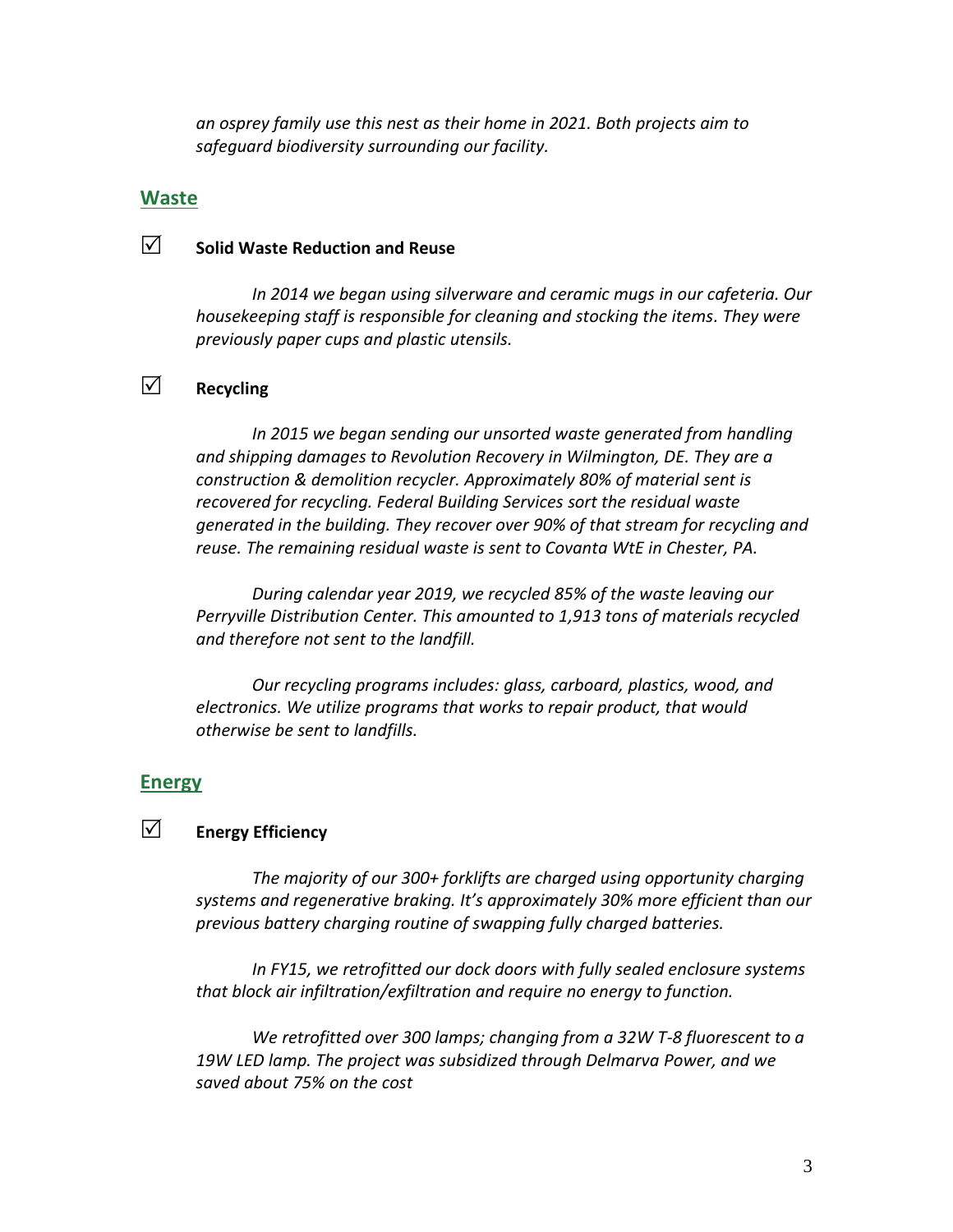*We outfit crane vehicles in a semi-automated storage building with LED operating lamps. Afterward were able to shut off the lighting in that particular building (except for the emergency lighting). That saved approximately 20% of the lighting in the entire facility.*

## **Z** Renewable Energy

*At the Perryville IKEA Distribution Center, we have a 4.9-megawatt energy system, made up of nearly 26,000 solar panels, generating more than 4.5 million kilowatt hours of electricity in 2021, the equivalent of eliminating the emissions of 694 cars or powering 384 homes annually.*

*Inovateus Solar LLC, a solar power distributor that specializes in largescale installations, completed the work for IKEA. The retailer said it reached its goal last year of completing solar installations on nearly 90 percent of its U.S. buildings, systems it owns and operates as part of a \$1.8 billion investment in renewable energy through 2015.* 

#### **[Transportation](http://www.mde.state.md.us/marylandgreen/Pages/Transportation.aspx)**

## **Employee Commute/Customer Travel**

*Here, at IKEA in Perryville, we are the first IKEA location globally to have installed dedicated electric vehicle charging for co-workers. We have installed two charging stations that allow charging of up to four electric vehicles at once. In addition, we have the potential to add two stations (which charge four vehicles) to support our growing interest in co-worker-owned electric vehicles. Employees are incentivized to carpool by providing designated carpool parking spots closest to the entrance to the building.*

## **Efficient Business Travel**

*We regularly use Microsoft Team Meetings for tele-meetings. Travel is managed through a centralized tool that secures cost.* 

## **Efficient Fleet Vehicles**

*The transition to 100% electric yard trucks began in 2021, starting with the installation of chargers. The purchasing of yard trucks will be phased in over time. On-site, we use a Ford Focus hybrid as a company vehicle.*